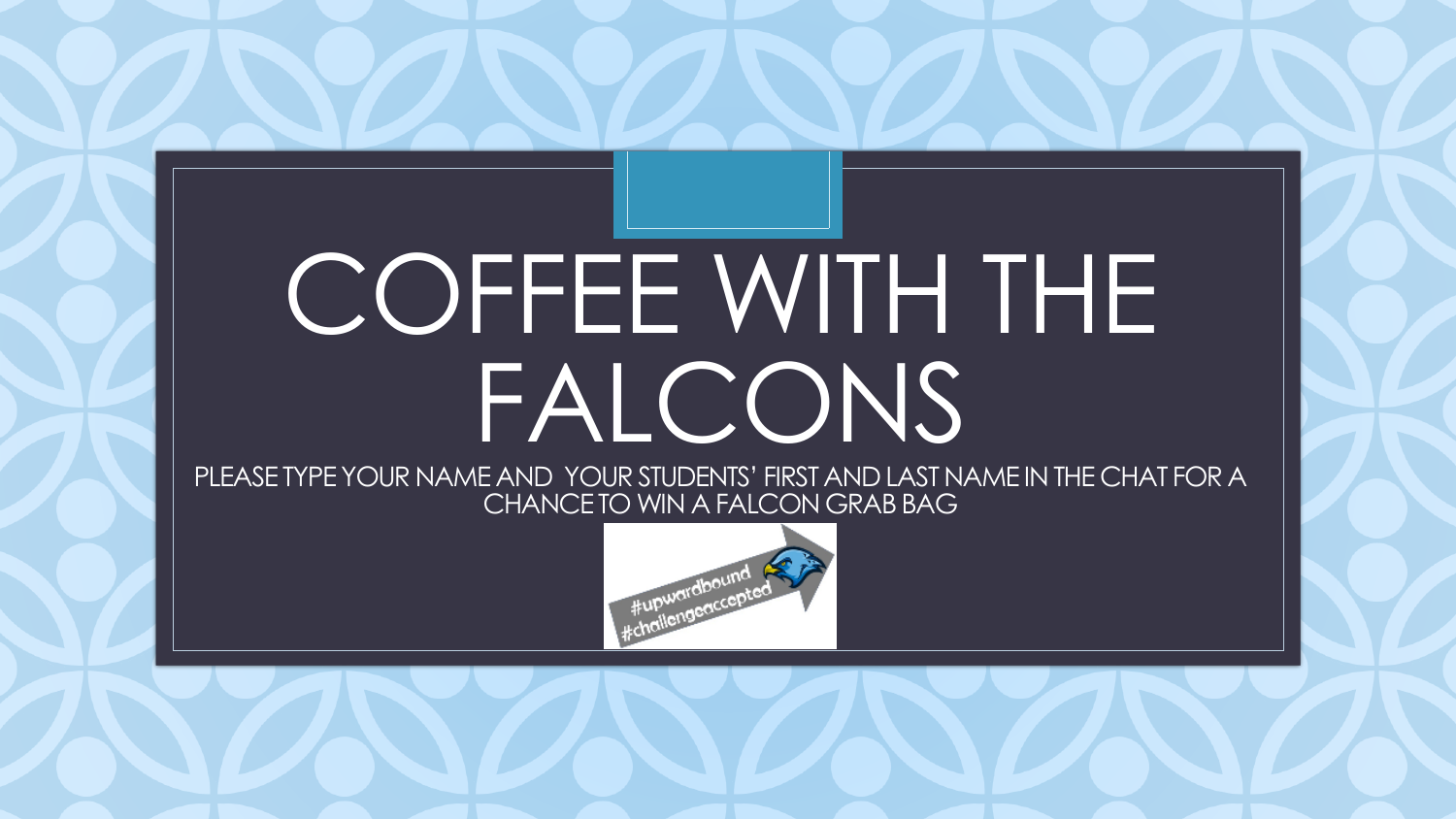### **Kirby Admin Staff**

#### • **Kirby Principal:**

Ms. S. Arredondo-earredondo@judsonisd.org

#### • **Social Worker:**

Ms. R Rodriguez- rrodriguez485@judsonisd.org

#### • **8 th grade Admin Team:**

Ms. C. Mitchell: Counselor- [cmitchell@judsonisd.org](mailto:cmitchell@judsonisd.org)

Ms. S. Harris-Stokes: Assistant Principal

• sharrisstokes@judsonisd.org



#### • **7th grade Admin Team:**

Ms. A. Trevino: Counselor[atrevino@judsonisd.org](mailto:atrevino@judsonisd.org)

Mr. J. Libby: Assistant Principal [jlibby@judsonisd.org](mailto:jlibby@judsonisd.org)

• **6th grade Admin Team:**

Ms. D. Gonzalez: Counselor[dgonzalez994@judsonisd.org](mailto:dgonzalez994@judsonisd.org)

Ms. M. Smiley: Assistant Principal[msmiley@judsonisd.org](mailto:msmiley@judsonisd.org)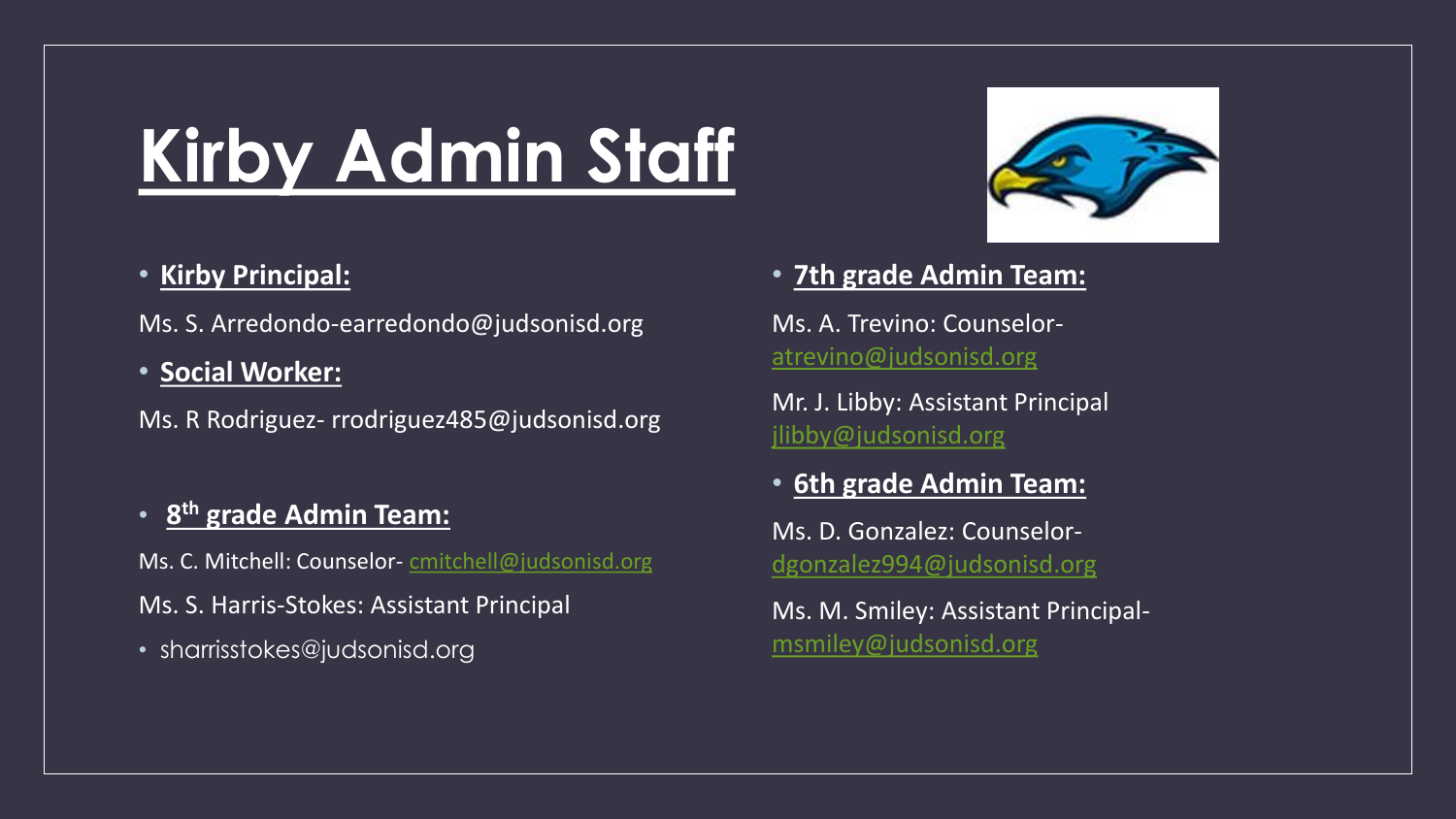

- Salvation Army Angel Tree [www.SalvationArmySATX.org](http://www.salvationarmysatx.org/) please sign up on the link and someone from Salvation Army will call you to register you.
- Have any questions please call me at 210-661-1147
- Communities in School (CIS) is located on our campus and is able to assit with various needs for students as well.



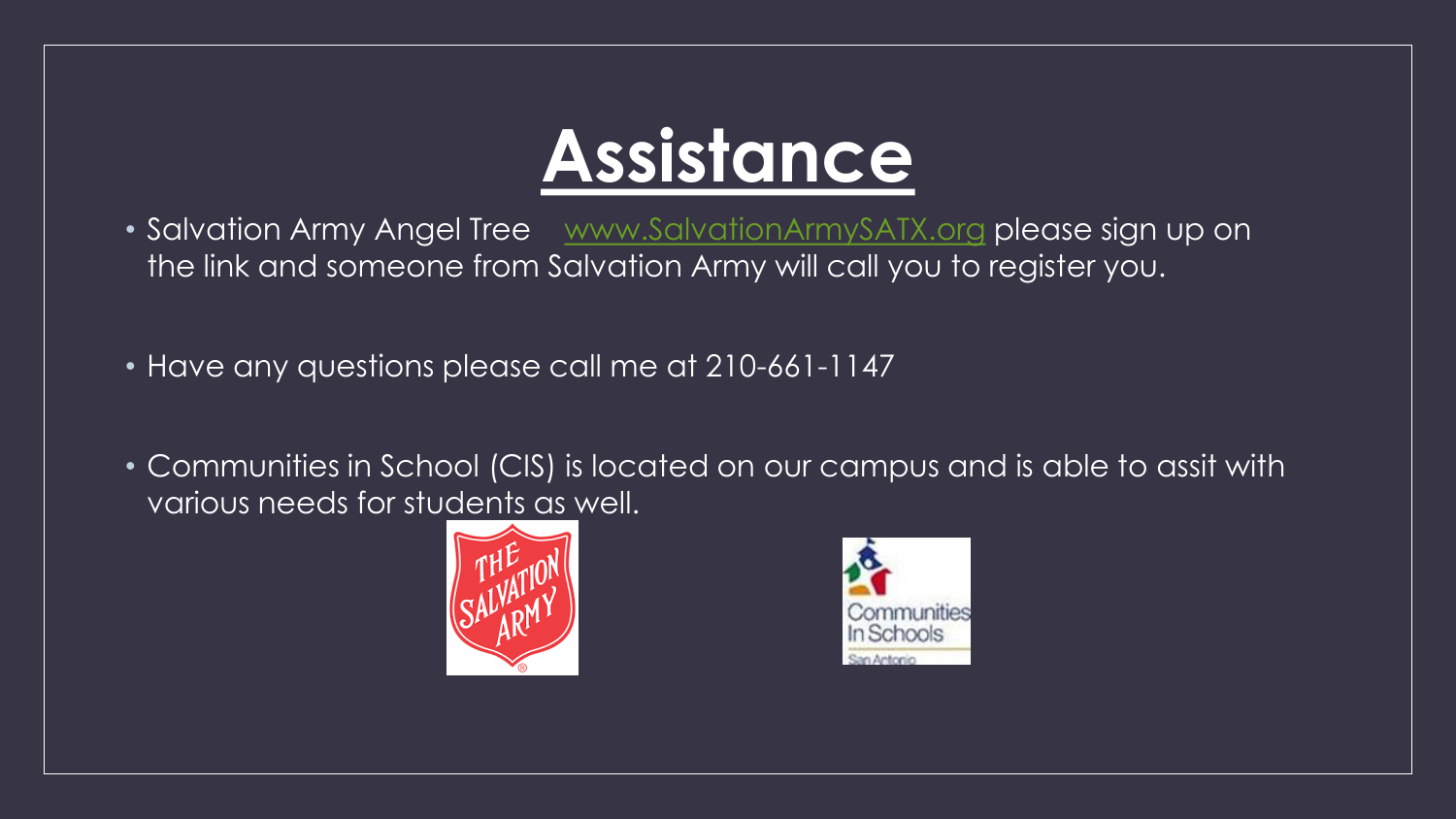### **Lunch Survey**



• Parents, since Kirby Middle School is one of the campus's that is receiving free breakfast and lunch, there is a lunch survey form that will either be sent to you electronically or you might have already filled out a bright yellow form. It is very important that you complete the lunch survey as soon as you can.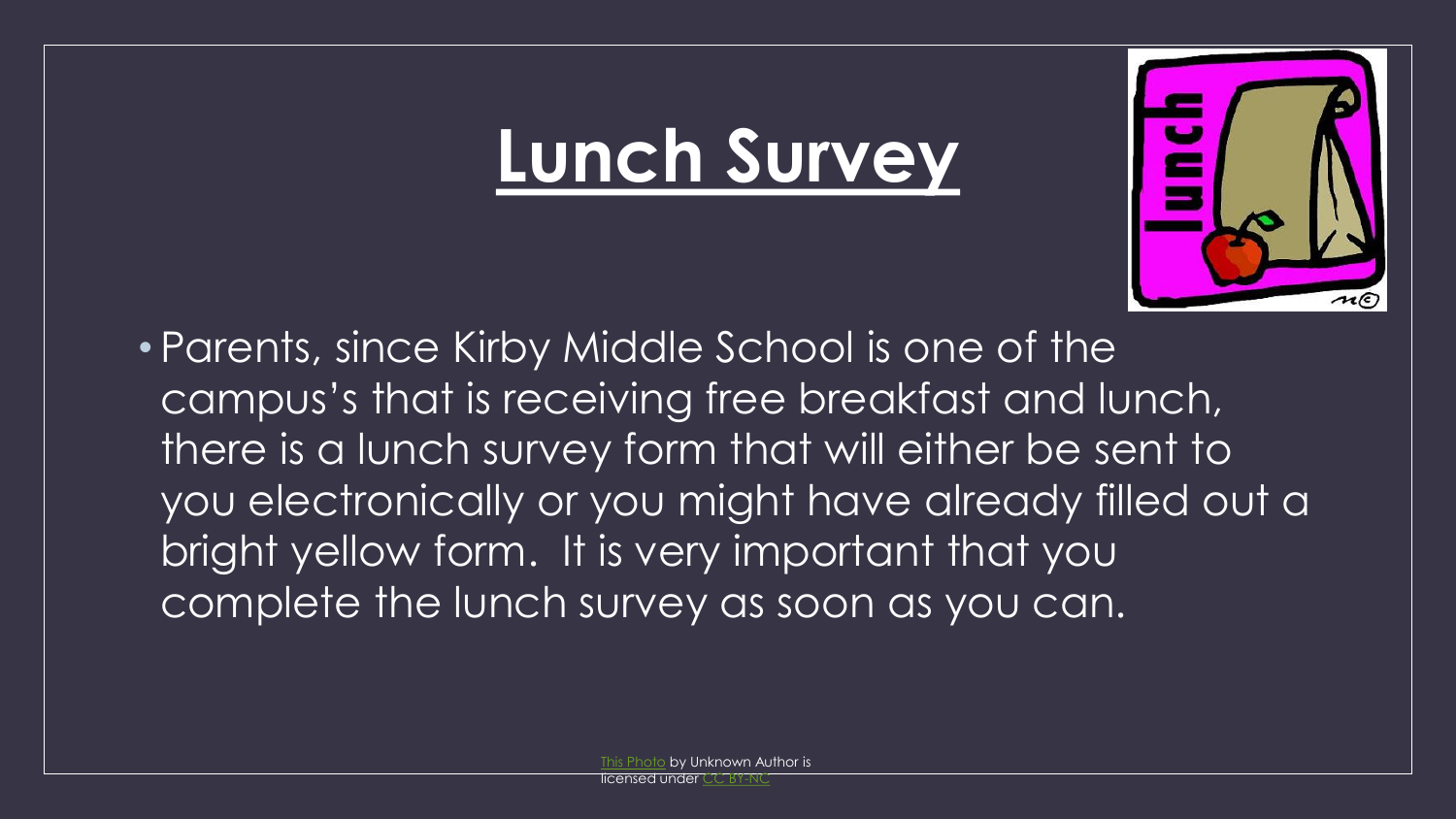#### **Immunizations**



Children's Hospital of San Antonio-210-954-3764-call for information/ appt. University Health System-210-358-7020-call for information/appt Communicare Health Centers-210-233-7000-call for information/appt.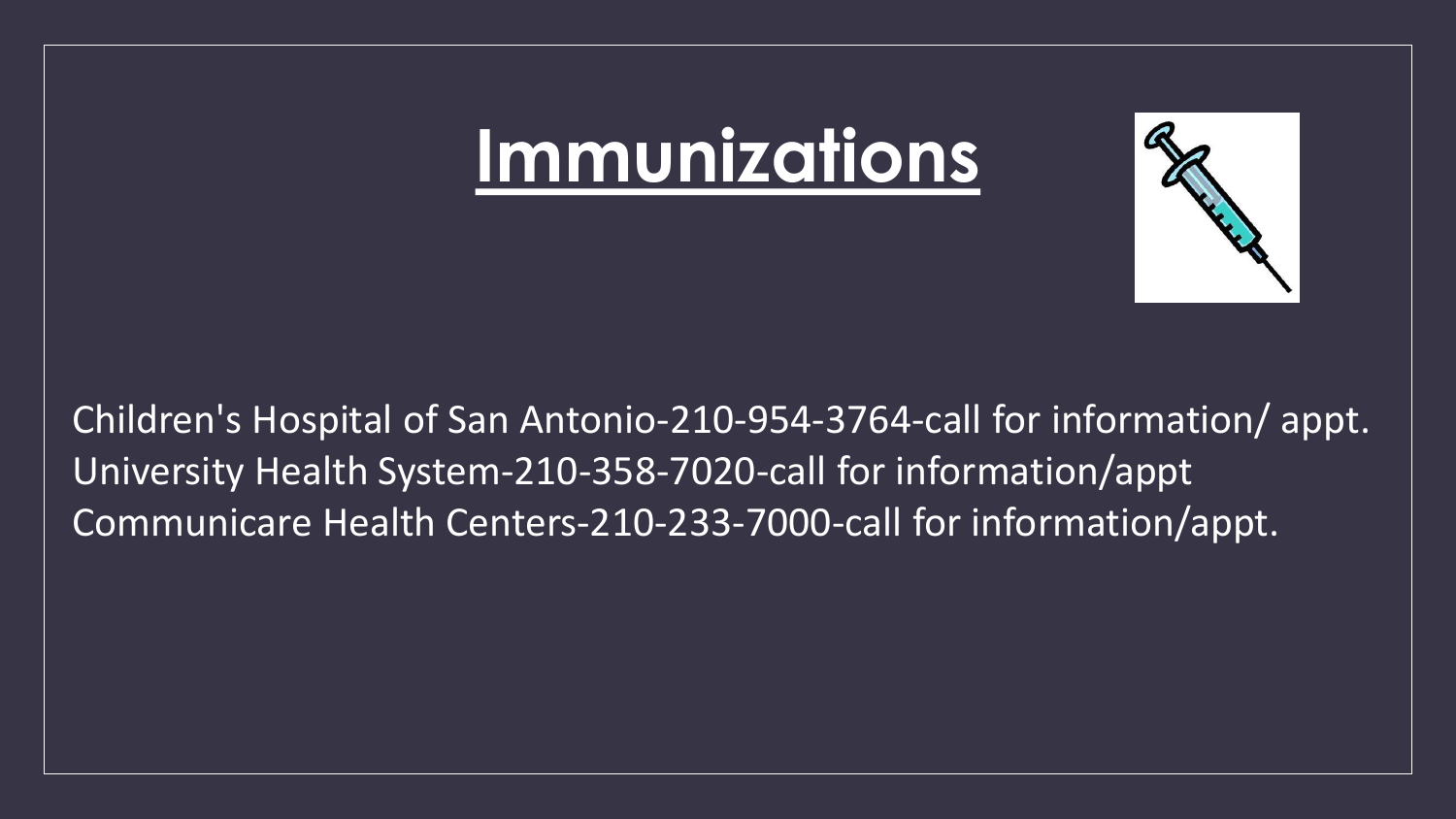### **Library**

#### Students are able to check out books online and Ms. Lehman will deliver the books to your student's class.

<https://search.follettsoftware.com/metasearch/ui/18967>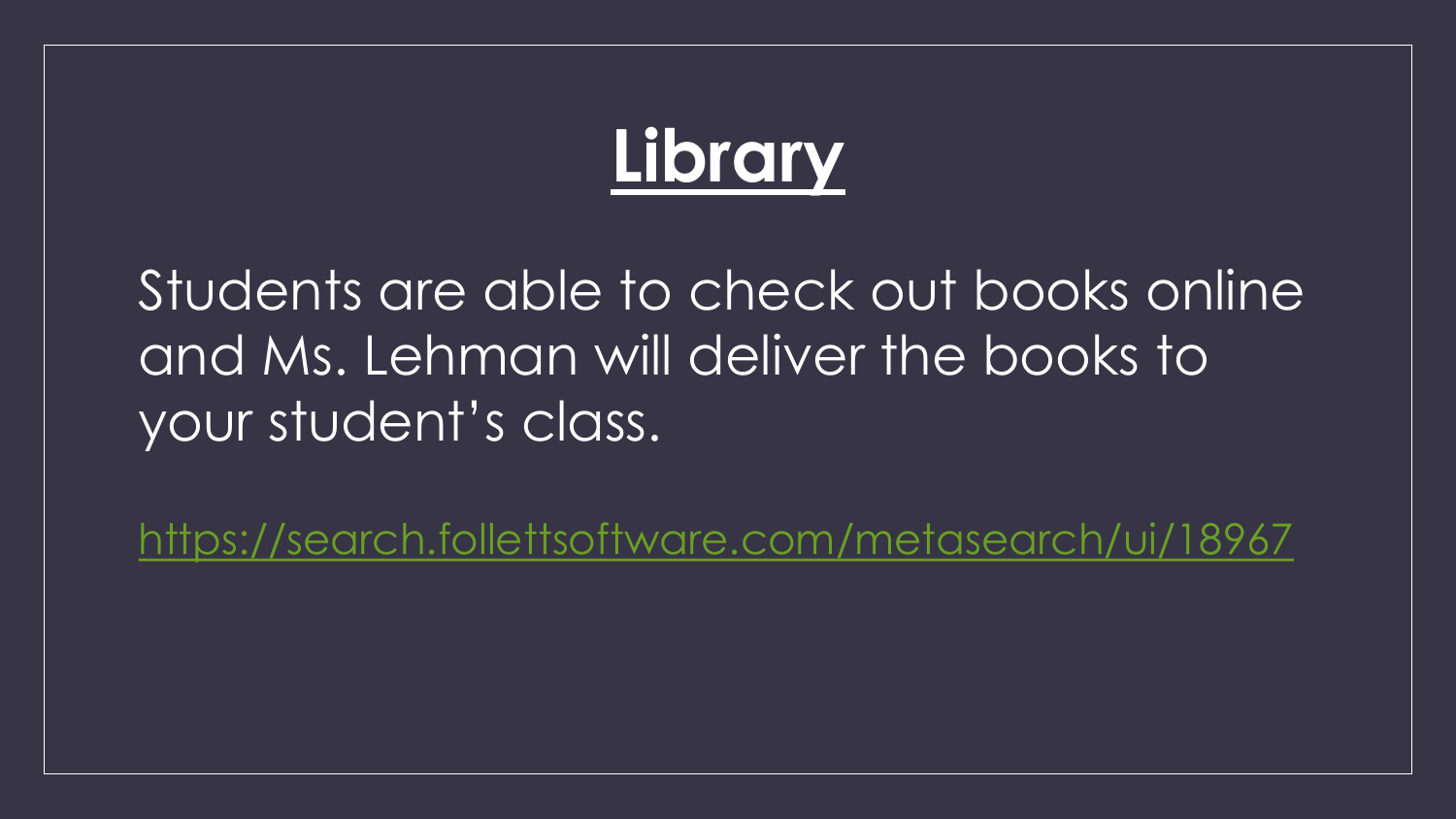# FAIR- ALL VIRUTAL SCHOLASTIC BOOK

October 19-November 1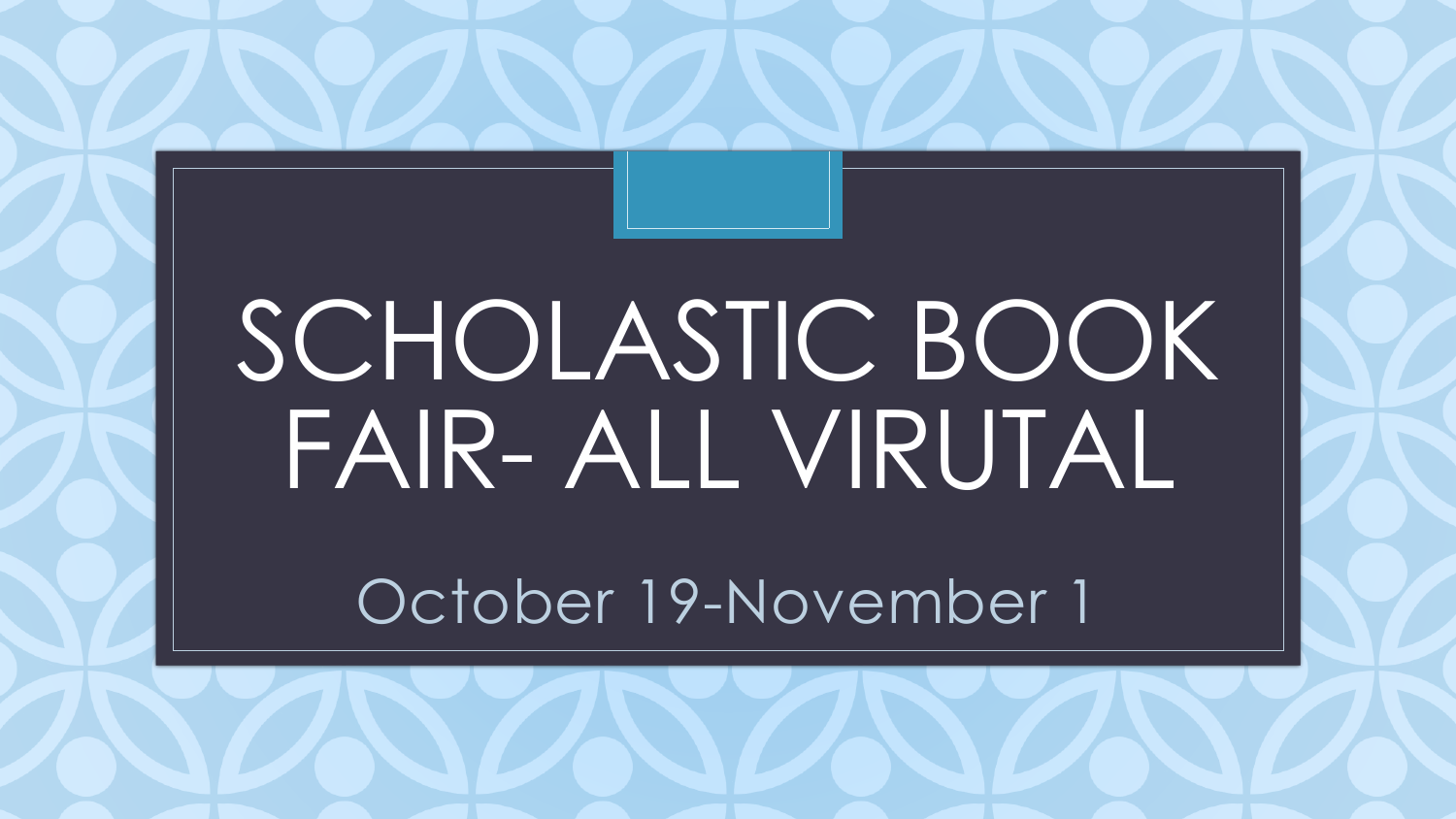### **Communities In School - CIS**

- Kirby Middle School is one of the schools in Judson ISD that a CIS representative.
- Services they provide to students:
	- Supportive guidance
	- Academic Assistance
	- Enrichment Activities
	- Basic Needs
	- College and Career Awareness
	- Click the link below to enroll:

[https://a100523.socialsolutionsportal.com/apricot-intake/08fec581-5f89-4ff0-bae4-](https://a100523.socialsolutionsportal.com/apricot-intake/08fec581-5f89-4ff0-bae4-717b48d0e1bd) 717b48d0e1bd